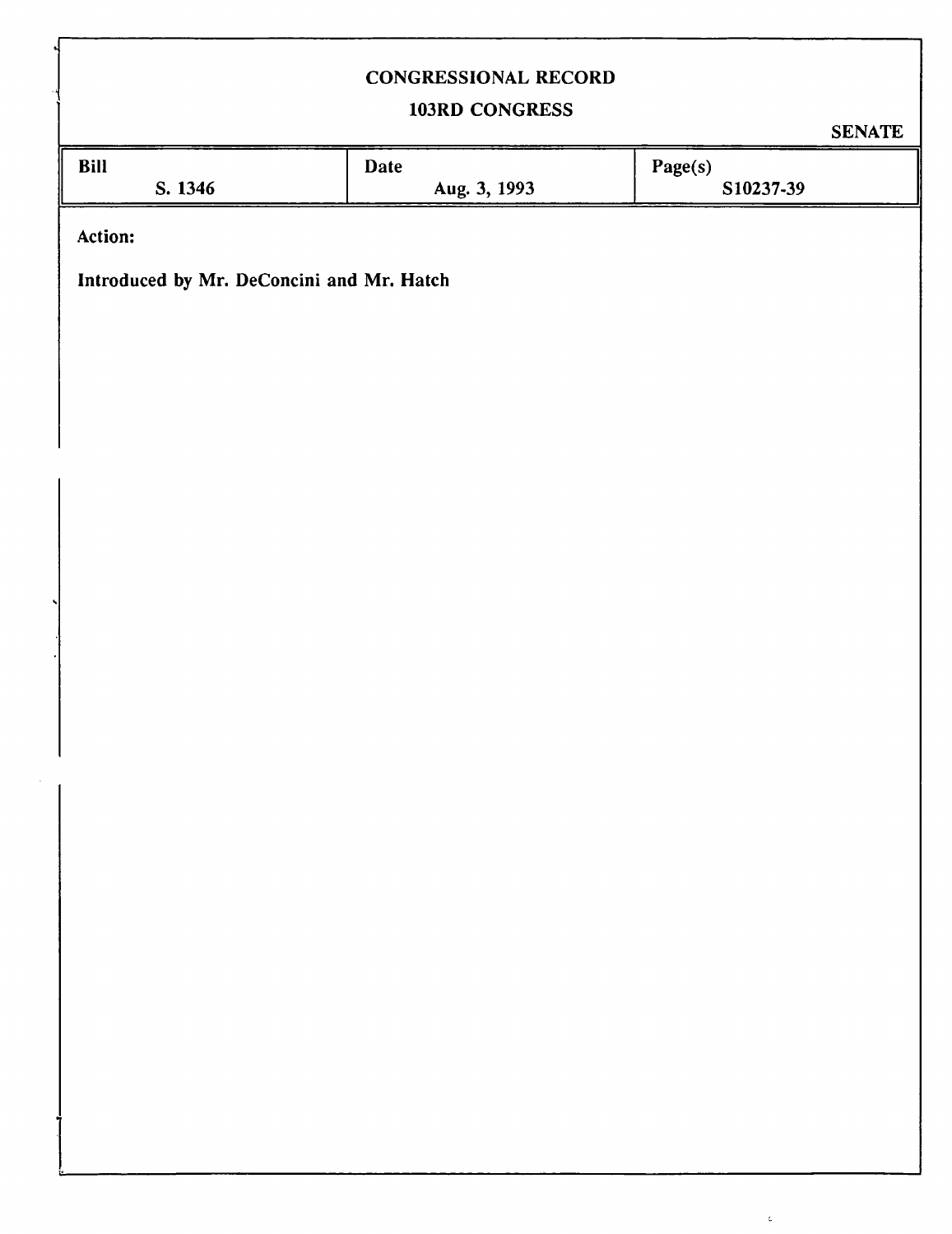**arbitrators Belected by the Librarian of Congress will be convened for each dispute. The parties to each proceeding will bear all the costs. Reports are given to the Librarian of Congress and all decisions are reviewable by the Librarian of Congress. The Librarian of Congress' decision may be appealed to the U.S. court of appeals.** 

**A switch to arbitration panels will have a number of positive effects. This bill will: First, eliminate an unnecessary agency; second, place 100 percent of the costs of arbitration on the parties, not on the taxpayers; third, increase the incentive to settle, rather than litigate disputes; and fourth, enable agreements to better reflect market rates rather than a Government set license rate.** 

**Mr. President, it Is for these reasons that I urge my colleagues to support this legislation. I ask unanimous consent that the full text of my bill be printed at this point In the RECORD.** 

**There being no objection, the bill was ordered to be printed in the RECORD, as follows:** 

## **8.1346**

*Be it enacted by the Senate and House of Representatives of the United States of America in Congress assembled.* 

**SECTION 1. SHORT TITLE.** 

**This Act may be cited as the "Copyright Royalty Tribunal Reform Act of 1993".** 

**SEC. 1. COPYRIGHT ARBITRATION ROYALTY PAN-ELS.** 

**(a) ESTABLISHMENT AND PURFOSE.—Section 801 of title 17, United States Code, Is amended as follows:** 

**(1) The section heading is amended to read, as follows:** 

**"5801. Copyright arbitration royalty panels: establishment and purpose";** 

**(2) Subsection (a) Is amended to read as follows:** 

**"(a) ESTABLISHMENT.—The Librarian of Congress, upon the recommendation of the Register of Copyrights, is authorized to appoint and convene copyright arbitration royalty panels.";** 

**(3) Subsection (b) Is amended—** 

**(A) by inserting "PURPOSES.—" after "(b)"; (B) in the matter preceding paragraph (1), by striking "Tribunal" and inserting "copy-**

**right arbitration royalty panels";** 

**(C) in paragraph (2)—** 

**(I) In subparagraph (A), by striking "Com-mission" and Inserting "copyright arbitra-tion royalty panels"; and** 

**(II) In subparagraph (B). by striking "Copyright Royalty Tribunal" and Inserting "copyright arbitration royalty panels";** 

**(D) In paragraph (3). by striking "In deter-mining" and all that follows through the end of the paragraph; and** 

**(4) by amending subsection (c) to read as follows:** 

**"(c) RUUNOS.—The Librarian of Congress, upon the recommendation of the Register of Copyrights, may, before a copyright arbitration royalty panel is convened, make any necessary procedural or evidentiary rulings that would apply to the proceedings con-ducted by such panel.".** 

**(b) MEMBERSHIP AND PROCEEDINGS.—Section 802 of title 17. United States Code, Is amended to read as follows:** 

*"i* **80S. Membership and proceedings of copyright arbitration royalty panels** 

**"(a) COMPOSITION OP COPYRIGHT ARBITRA-TION ROYALTY PANELS.—A copyright arbltra-**

**By Mr. DECONCINI (for himself and Mr. HATCH):** 

**S. 1346. A bill to amend title 17, United States Code, to establish copyright arbitration royalty panels to replace the Copyright Royal Tribunal, and for other purposes; to the Committee on the Judiciary.** 

**THE COPYRIOHT ROYALTY TRIBUNAL REFORM ACT OF 1893** 

**• Mr. DECONCINI. Mr. President, I introduce the Copyright Reform Act of 1993. This bill replaces the Copyright Royalty Tribunal [CRT] with ad hoc arbitration panels under the direction of the Librarian of Congress. The public demand for the reduction of waste and the elimination of unnecessary programs is met by the reform this bill proposes.** 

**The CRT is a legislative branch agency that was established to engage principally in two activities: rate adjustment and distribution of royalties in the administration of the compulsory license provisions of the Copyright Act.** 

**The CRT currently consists of three SES level V Commissioners appointed by the President with the advice and consent of the Senate for a 7-year term. The workload of the CRT does not, in this Senator's opinion, Justify the need for the continued operation of the CRT.** 

**In my view, the CRT's functions are better replaced by ad hoc panels created when rate adjustment and royalty distribution disputes arise. Under the bill, when there Is no dispute, the Librarian of Congress will distribute the feee. When a dispute arises, a different arbitration board consisting of three**